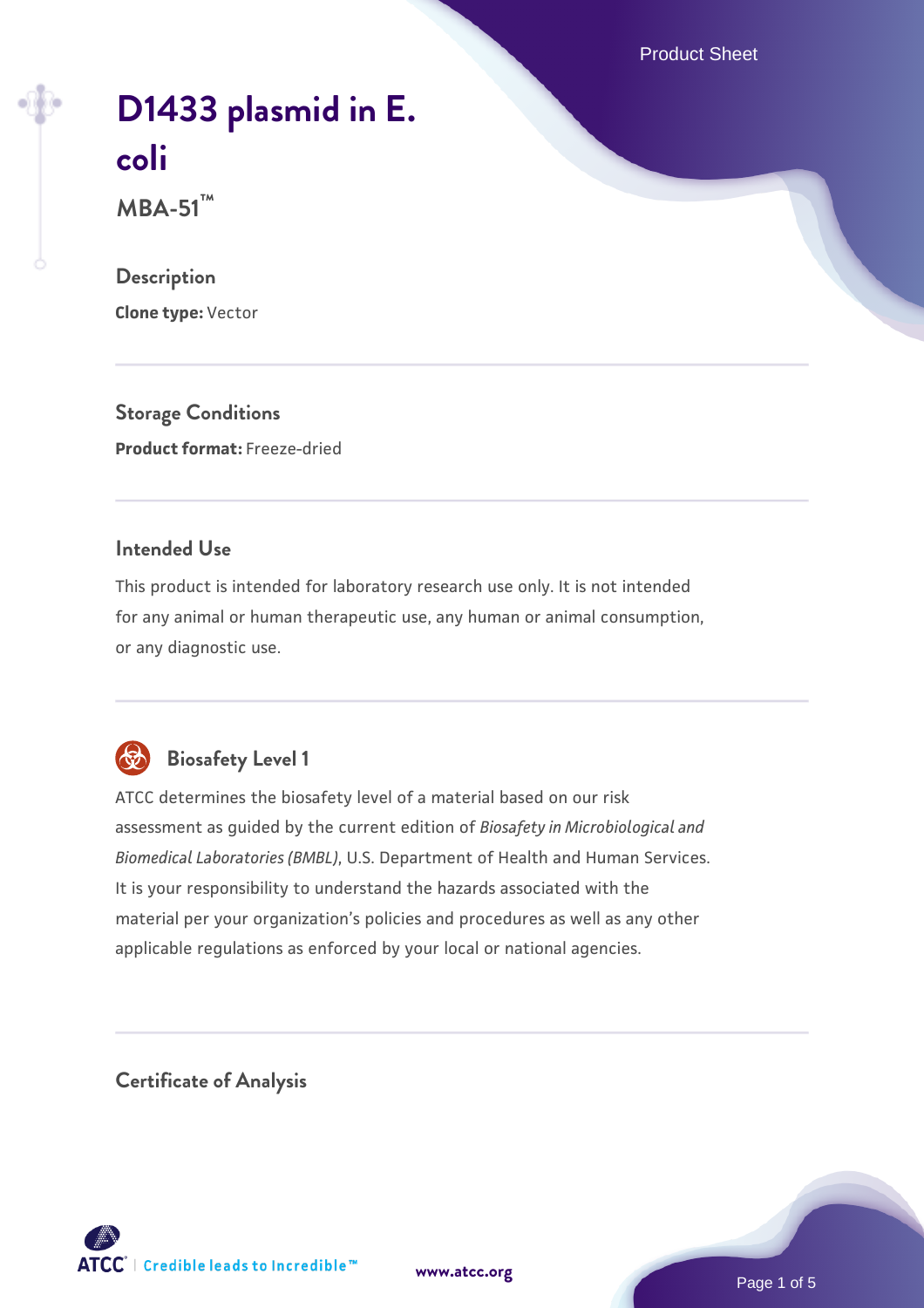## **[D1433 plasmid in E. coli](https://www.atcc.org/products/mba-51) Product Sheet**

**MBA-51**

For batch-specific test results, refer to the applicable certificate of analysis that can be found at www.atcc.org.

#### **Vector Information**

**Vector name:** D1433 plasmid in E. coli (plasmid) **Type of vector:** shuttle **Vector information:** Features: eukaryotic selectable marker cassette: HIS3 eukaryotic selectable marker cassette: LYS2 **Markers:** LYS2; HIS3

#### **Growth Conditions**

**Medium:**  [ATCC Medium 1227: LB Medium \(ATCC medium 1065\) with 50 mcg/ml](https://www.atcc.org/-/media/product-assets/documents/microbial-media-formulations/1/2/2/7/atcc-medium-1227.pdf?rev=581c98603b3e4b29a6d62ee0ba9ca578) [ampicillin](https://www.atcc.org/-/media/product-assets/documents/microbial-media-formulations/1/2/2/7/atcc-medium-1227.pdf?rev=581c98603b3e4b29a6d62ee0ba9ca578) **Temperature:** 37°C

#### **Material Citation**

If use of this material results in a scientific publication, please cite the material in the following manner: D1433 plasmid in E. coli (ATCC MBA-51)

#### **References**

References and other information relating to this material are available at www.atcc.org.

**Warranty**

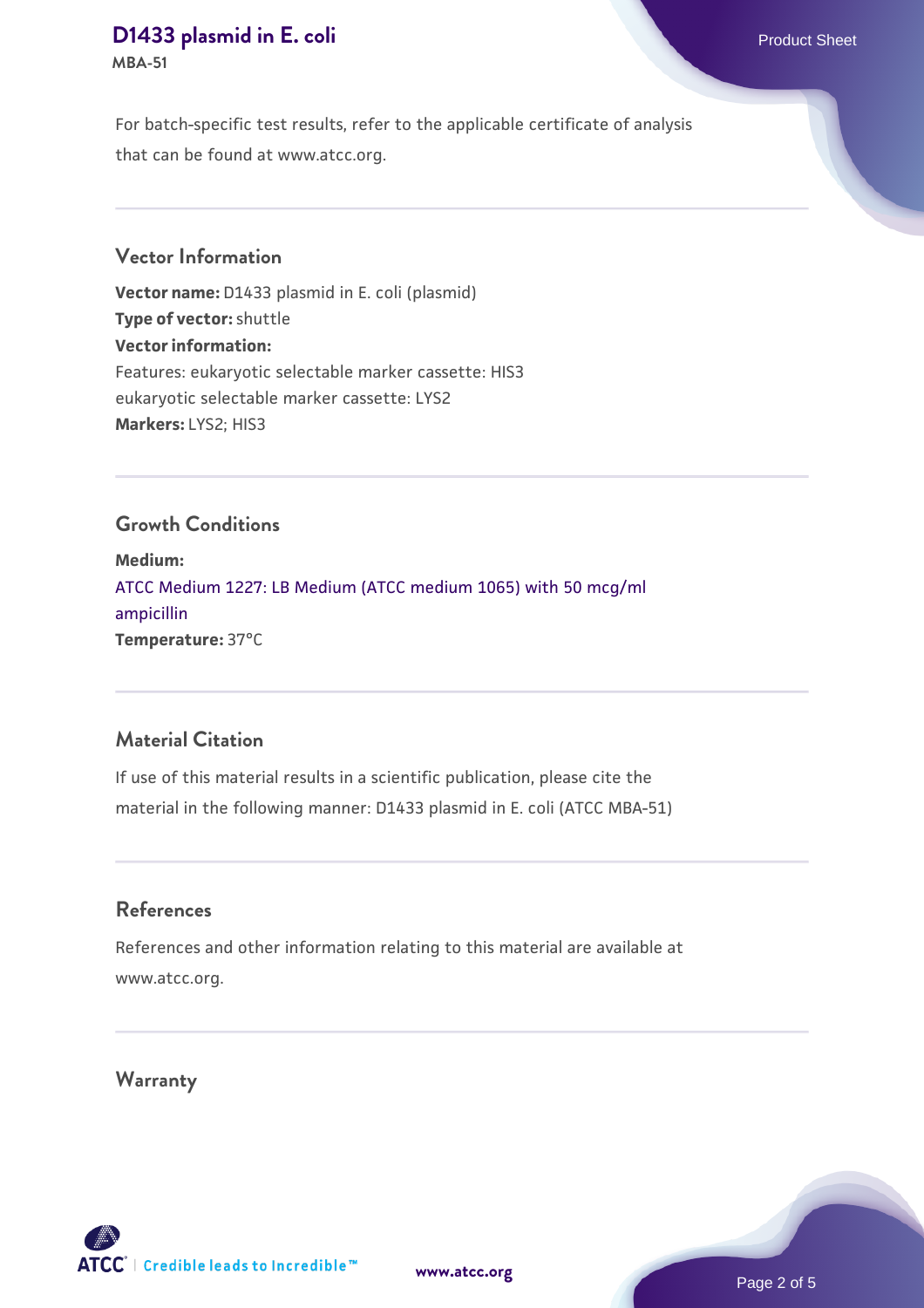# **[D1433 plasmid in E. coli](https://www.atcc.org/products/mba-51) D1433 plasmid in E. coli**

**MBA-51**

The product is provided 'AS IS' and the viability of ATCC® products is warranted for 30 days from the date of shipment, provided that the customer has stored and handled the product according to the information included on the product information sheet, website, and Certificate of Analysis. For living cultures, ATCC lists the media formulation and reagents that have been found to be effective for the product. While other unspecified media and reagents may also produce satisfactory results, a change in the ATCC and/or depositor-recommended protocols may affect the recovery, growth, and/or function of the product. If an alternative medium formulation or reagent is used, the ATCC warranty for viability is no longer valid. Except as expressly set forth herein, no other warranties of any kind are provided, express or implied, including, but not limited to, any implied warranties of merchantability, fitness for a particular purpose, manufacture according to cGMP standards, typicality, safety, accuracy, and/or noninfringement.

#### **Disclaimers**

This product is intended for laboratory research use only. It is not intended for any animal or human therapeutic use, any human or animal consumption, or any diagnostic use. Any proposed commercial use is prohibited without a license from ATCC.

While ATCC uses reasonable efforts to include accurate and up-to-date information on this product sheet, ATCC makes no warranties or representations as to its accuracy. Citations from scientific literature and patents are provided for informational purposes only. ATCC does not warrant that such information has been confirmed to be accurate or complete and the customer bears the sole responsibility of confirming the accuracy and completeness of any such information.

This product is sent on the condition that the customer is responsible for and assumes all risk and responsibility in connection with the receipt, handling, storage, disposal, and use of the ATCC product including without limitation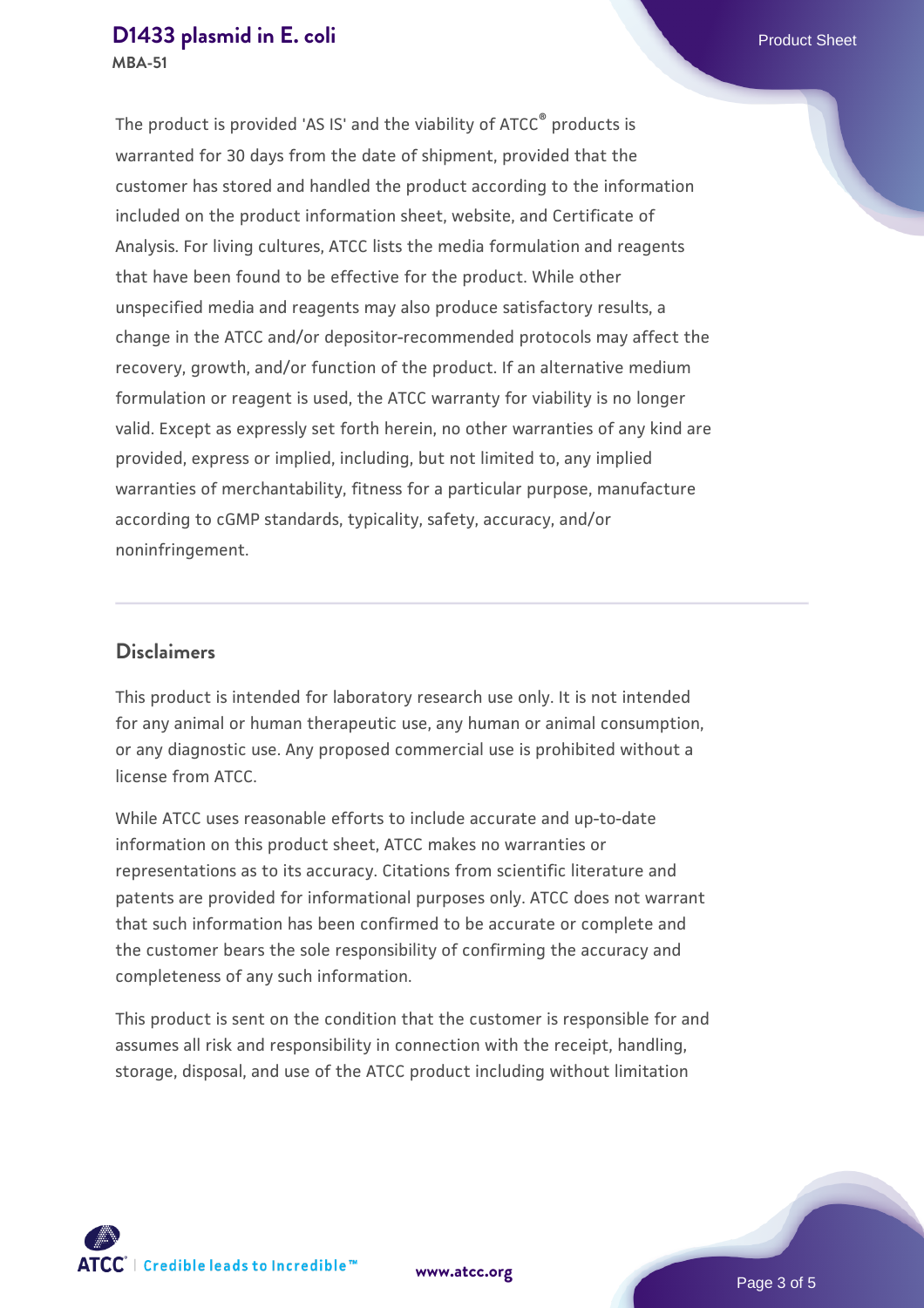taking all appropriate safety and handling precautions to minimize health or environmental risk. As a condition of receiving the material, the customer agrees that any activity undertaken with the ATCC product and any progeny or modifications will be conducted in compliance with all applicable laws, regulations, and guidelines. This product is provided 'AS IS' with no representations or warranties whatsoever except as expressly set forth herein and in no event shall ATCC, its parents, subsidiaries, directors, officers, agents, employees, assigns, successors, and affiliates be liable for indirect, special, incidental, or consequential damages of any kind in connection with or arising out of the customer's use of the product. While reasonable effort is made to ensure authenticity and reliability of materials on deposit, ATCC is not liable for damages arising from the misidentification or misrepresentation of such materials.

Please see the material transfer agreement (MTA) for further details regarding the use of this product. The MTA is available at www.atcc.org.

#### **Copyright and Trademark Information**

© ATCC 2021. All rights reserved.

ATCC is a registered trademark of the American Type Culture Collection.

#### **Revision**

This information on this document was last updated on 2021-05-20

#### **Contact Information**

ATCC 10801 University Boulevard Manassas, VA 20110-2209 USA